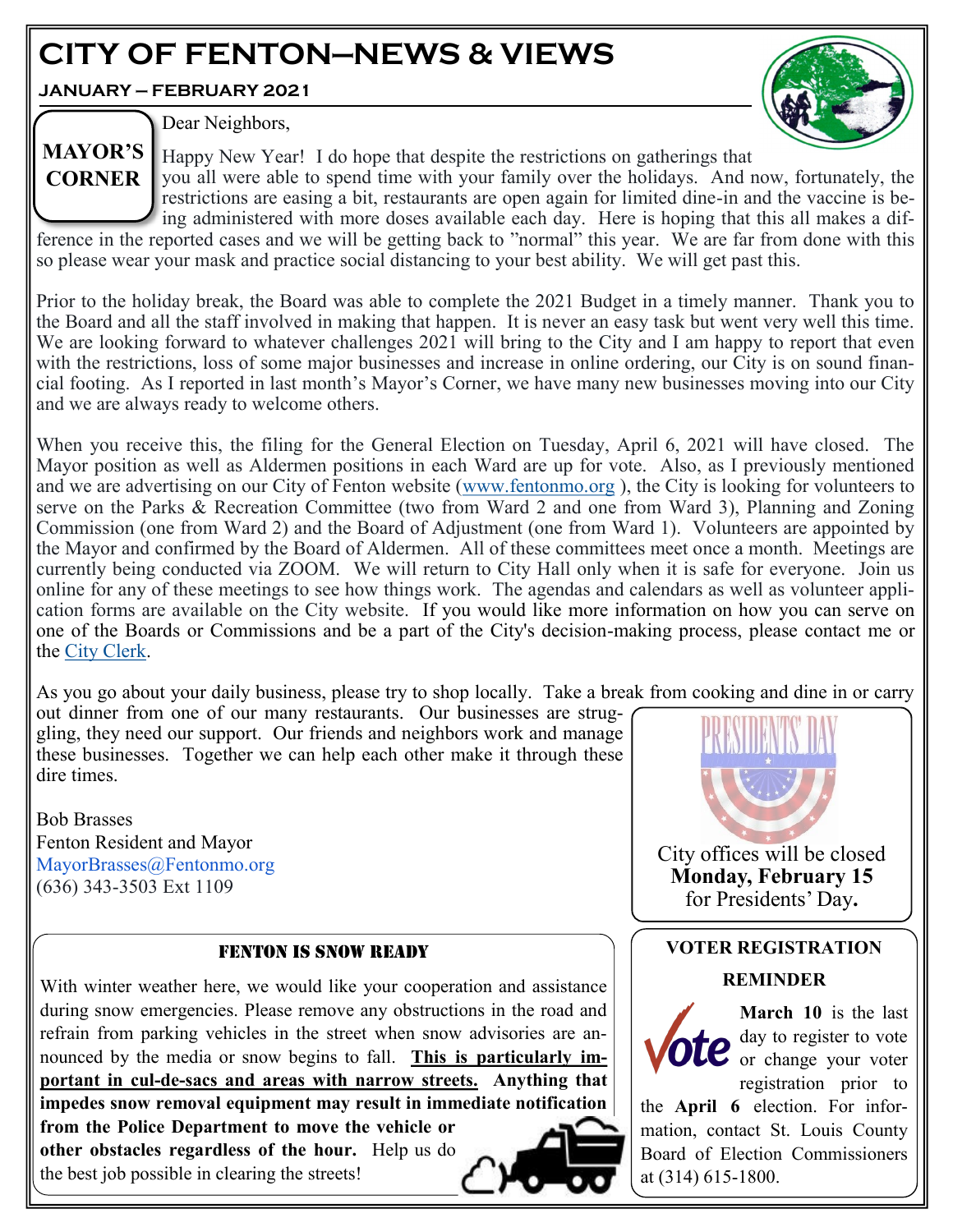#### **PLANNING & ZONING COMMISSION PUBLIC HEARING NOTICE**



On **Tuesday, February 2, 2021,** the Planning & Zoning Commission will hold a Public Hearing at 7:00 p.m. during their regularly scheduled meeting at City Hall to consider the following:

# **OLD BUSINESS:** None

# **NEW BUSINESS:**

- ✓ **CASE 2021-SPR-01:** A Petition by Tom Madden and Sons Construction on behalf of Fabick for Site Plan Review of a proposed Accessory Structure (storage building) at 211 Fabricator Drive. The property is addressed as 1 Fabick Drive and is zoned "BP-2" Business Park District.
- ✓ **CASE 2021-SUP-01:** A Petition by STL Automotive Group for a Special Use Permit to operate a Used Automotive Sales establishment and Automotive Service Store at 49 Gravois Road. The property is zoned "OT-1" Olde Towne District.
- ✓ **CASE 2021-TXT-02:** Consideration of amendments to Chapter 448 of the Zoning Code pertaining to outdoor dining.

#### **For more information, please call Community Development at (636) 349-8110.**

# **VOLUNTEER OPPORTUNITIES**



The City of Fenton is seeking volunteers for the following appointments:

- **The Board of Adjustment, Ward 1, term ending May 2025.**
- **The Planning and Zoning Commission, Ward 2, term ending August 2024.**
- **The Park and Recreation Committee, Ward 2, term ending January 2023.**
- **The Park and Recreation Committee, Ward 3 term ending January 2023.**
- **The Park and Recreation Committee, Ward 2, term ending January 2022.**

If you have any interest in serving on any of the above, please fill out a form, available online at **fentonmo.org** or contact the City Clerk directly via phone at 636-343-2080.

### **HOME IMPROVEMENT FUNDS AVAILABLE**

St. Louis County Home Improvement Program is now accepting applications for our municipality.

- Up to \$5,000 at NO COST for eligible home repairs
- Owner-occupied residential dwellings only
- Household income must be at or below certain income limits based on family size
- Real estate taxes must be current and no tax liens
- **Applications processed on first** come, first served basis

**Check out the information at fentonmo.org or call 314-615- 4025 for more information.**



## **NEW BUSINESS CORNER**

The following businesses have received an Occupancy Permit and are calling Fenton "home."



**Brotcke Well & Pump, Inc.** 731 Merus Court *Tenant expansion* 

**Ten Healthcare (a dba of 1636-1638 Headland, LLC)**

1636 Headland Drive *Medical laboratory for diagnostic toxicology testing services*

**Larry Hughes Basketball Academy (a dba of Basketball Training Systems)**  639 Gravois Bluffs Blvd, Suite H

*Basketball training center*

# **OVERFLOW TRASH REMINDER**

Remember, trash that does not fit into the 64-gallon trash bin needs to be in trash bags (maximum weight 40 pounds and maximum size 30-



gallons) **with an Overflow Trash Sticker on the bag.** In addition, residents are allowed to place one bulk item, up to 75 pounds, out for pickup with the regular weekly trash, **but you must call Waste Connections a day in advance at 636-321 -2100 to schedule bulk item pick up.**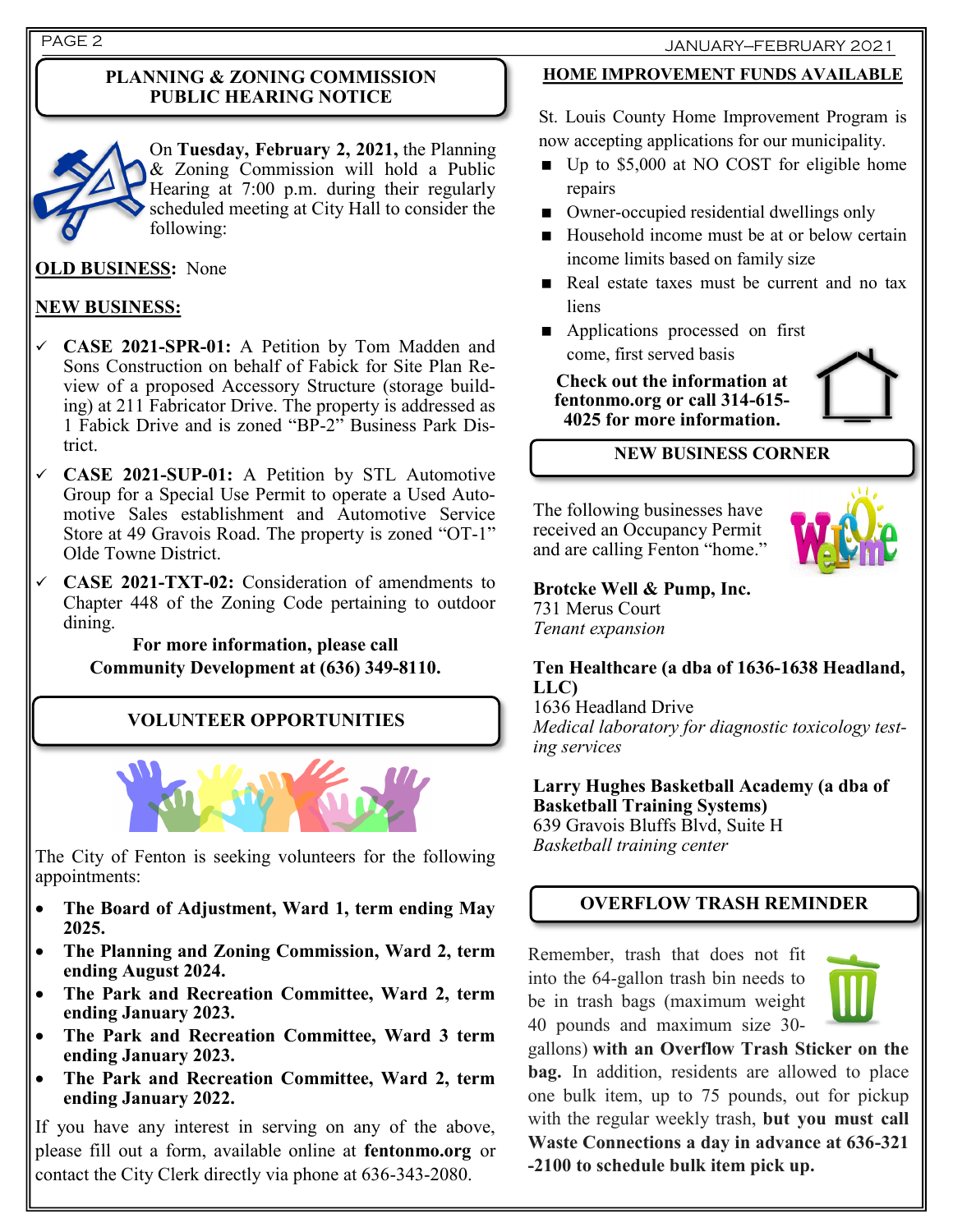# ELECTION NOTICE

The City of Fenton will hold its annual General Election on **Tuesday, April 6, 2021.** Voters will elect one Alderman in Ward 1 for a one-year term, and the Mayor and four Aldermen, one each from the City's four wards, for two-year terms. The polling places will open at 6:00 a.m. and close at 7:00 p.m. The St. Louis County Board of Election Commissioners will notify all registered voters by mail of their respective polling place.

Candidate filing opened on Tuesday, December 15, 2020 at 8:00 a.m. and closed on Tuesday, January 19, 2021 at 5:00 p.m. Forms for filing were provided by the City of Fenton, Office of the City Clerk, 625 New Smizer Mill Road.

The following is a list of candidates, as of January 15, 2021, that will appear on the ballot in the order they were filed:

#### **MAYOR ALDERMAN—WARD 1 ONE YEAR**

Bob Brasses 911 Woodway Circle

# **ALDERMAN—WARD 1 ALDERMAN—WARD 2**

4 Forest Oak Court

Ralph Cruts

Andrew Sobey, Jr. 734 River Hills Drive

Chris Clauss

Brian Wisbrock 415 Courtney Estates Drive

#### **ALDERMAN—WARD 3 ALDERMAN—WARD 4**

886 San Sebastian Peter Dubois 1223 Woodridge Trails Dr.

Thomas L. Byron 1620 San Simeon Way Susan Jokerst 1412 Uthoff Farm Trail

**For more information, please contact Jane Hungler, City Clerk, at (636) 343-2080.**

#### **ST. LOUIS COUNTY POLICE FENTON PRECINCT**



With the current high prices for precious metals, the theft of catalytic converters in the area has increased. Most thefts occur in the overnight hours and in the industrial parks or

at businesses that have multiple parked work vehicles. Targeted vehicles are larger vehicles such as box trucks, vans and work trucks; these vehicles are easier to gain access to the vehicle's undercarriage and the catalytic converters. If you or someone you know could be a potential victim, please spread the word and take steps to protect your property. Keep your vehicles in a welllighted or fenced in area. Consider adding real time video surveillance to your work fleet or redirecting cameras to target your vehicles. If you become a victim, please report the incident so the police are aware of the criminal activity in the area.

#### **Snow Birds**

Don't forget to let us know when you are going south for the winter. We will place your house on the Vacation Inspection Program. Once on the list, officers will conduct multiple checks of your home ensuring everything is in order and undisturbed as you peacefully enjoy your time away.

#### **Farewell Parks Officer Parsons**

January  $9<sup>th</sup>$ , 2021 was Officer Parsons' last day assigned in the City of Fenton. Officer Parsons has worked in the Fenton Precinct for 10 years. During his last 2 years he has been assigned as the Fenton Park Officer. You may have seen him zipping through the park on an UTV or bicycle. He has enjoyed assisting at RiverChase and the Fenton Parks with multiple programs that have resulted in him making numerous positive connections with our Residents. One memorable incident during his time with the Parks was untangling a buck from a soccer net **—** not an easy task. Officer Parsons is moving on to another assignment in the St. Louis County Police Department as he begins preparing for retirement.

#### **Neighborhood Policing Officer Aaron Dilks**

**Precinct Phone (636) 349-8120**

| <b>SALES TAX REDISTRIBUTIONS TO ST. LOUIS COUNTY FOR NOVEMBER 2020</b> |                      |                              |                      |                                   |                      |  |  |
|------------------------------------------------------------------------|----------------------|------------------------------|----------------------|-----------------------------------|----------------------|--|--|
| "A" Sales Tax Summary                                                  |                      | "B" (Pool) Sales Tax Summary |                      | <b>Combined Sales Tax Summary</b> |                      |  |  |
| <b>Generated</b>                                                       | <b>Redistributed</b> | <b>Generated</b>             | <b>Redistributed</b> | <b>Generated</b>                  | <b>Redistributed</b> |  |  |
| \$402,539                                                              | $$225,433(56.0\%)$   | \$179,825                    | \$65,659(36.5%)      | \$582,364                         | $$291,092(50.0\%)$   |  |  |
| <b>SALES TAX REDISTRIBUTIONS TO ST. LOUIS COUNTY FOR DECEMBER 2020</b> |                      |                              |                      |                                   |                      |  |  |
| "A" Sales Tax Summary                                                  |                      | "B" (Pool) Sales Tax Summary |                      | <b>Combined Sales Tax Summary</b> |                      |  |  |
| <b>Generated</b>                                                       | <b>Redistributed</b> | <b>Generated</b>             | <b>Redistributed</b> | <b>Generated</b>                  | <b>Redistributed</b> |  |  |
| \$518,077                                                              | $$295,066(57.0\%)$   | \$229,626                    | \$78,653(34.3%)      | \$747,703                         | $$373,719(50.0\%)$   |  |  |
|                                                                        |                      |                              |                      |                                   |                      |  |  |

Total amount for 2020 redistributed to St. Louis County is \$3,430,427 (50.0%)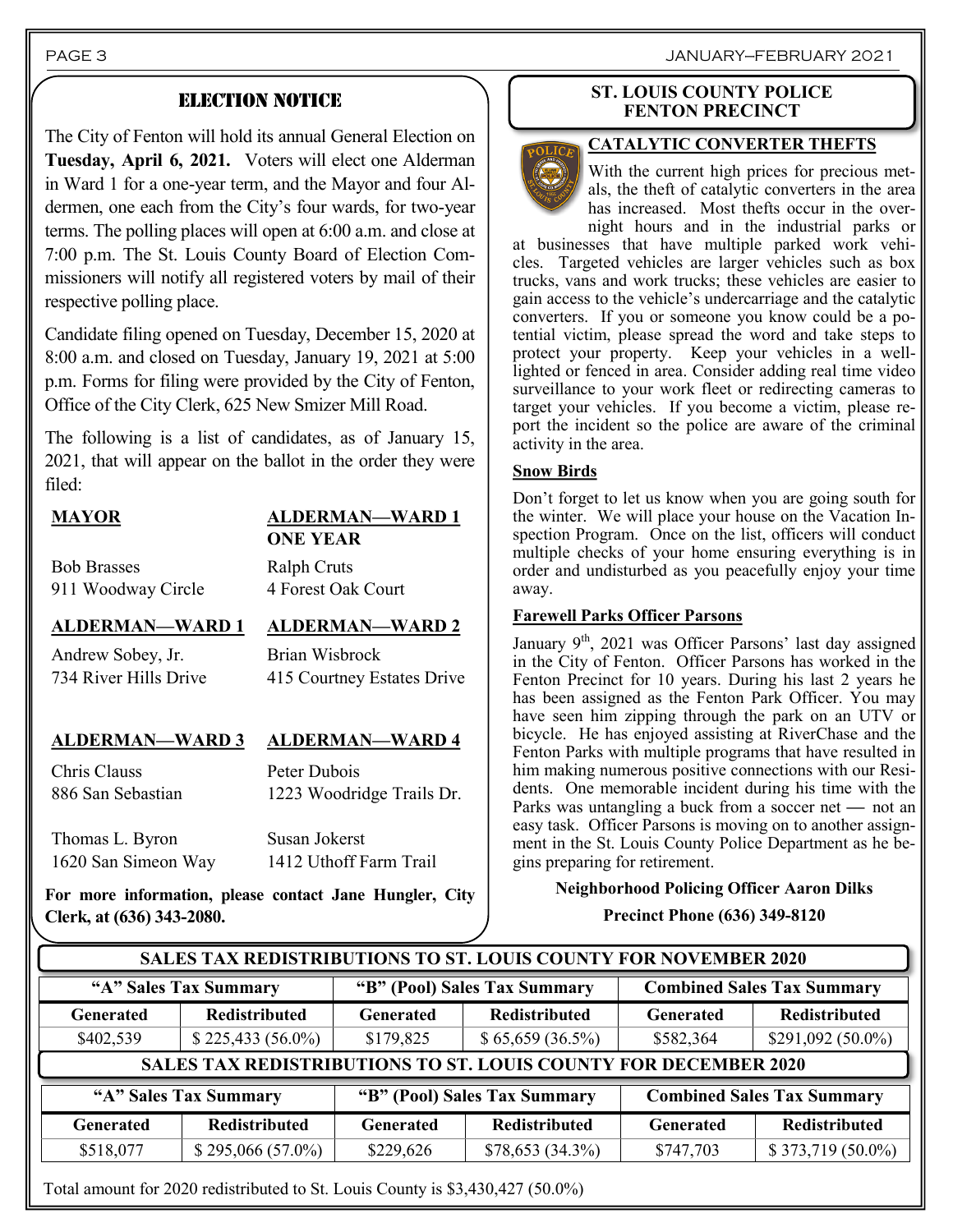#### **DECISIONS FROM THE DECEMBER 2020 BOARD OF ALDERMEN MEETINGS**

# *DECISIONS*

- $\checkmark$  Approved \$1,200 annual pay increase for eligible employees.
- $\checkmark$  Recognized Ryan Bevard, Maintenance Worker III, for 15 years of service.
- $\checkmark$  Approved temporary reorganization adjustment for Public Works.
- ✓ Approved full page ad within Fenton Area Chamber of Commerce Lifestyle Magazine.
- $\checkmark$  Approved going out to bid for Fountain Beverage Services.
- $\checkmark$  Approved, with conditions, a Petition by Travis Spicer of Lowe's for Site Plan Review of a proposed building addition at 1 Gravois Bluffs Plaza Drive.
- $\checkmark$  Approved request for partial escrow release for Fenton Logistics Park Plat Five (Lot F).
- ✓ Approved to extend Midwest Pool Management of America, LTD Aquatic Services Contract for an additional 1-year term and approve amended chemical budget.
- Approved re-opening the indoor pool.
- ✓ Approved Liquor License for Cracker Barrel Old Country Store #150.
- $\checkmark$  Approved request for record destruction.
- ✓ Approved Liquor License for Shreeji of Fenton, LLC (Phillips 66).
- $\checkmark$  Approved to execute an understanding of services letter in conjunction with the City's Auditing Service Agreement.

# *ORDINANCES*

- ✓ **#4087** Ord. approving a Special Use Permit for Shreeji of Fenton, LLC to operate an Automotive Convenience Store at 600 Gravois Road.
- ✓ **#4088** Ord. approving a Special Use Permit for 1636-1638 Headland, LLC d/b/a Ten Healthcare to operate a Medical Facility at 1636-1638 Headland Drive.
- ✓ **#4089** Ord. amending Ordinance No. 3238 to amend the site plan approved with a Special Use Permit issued to Commerce Bank to operate a freestanding ATM Facility at 539 Gravois Road.
- 4090 Ord. approving the 2021 Budget for the City of Fenton, Missouri.

# **ATTENTION NEW RESIDENTS!**

Are you a new resident in the City of Fenton? Be sure to call City Hall at 636-343-2080 to receive your new resident packet. It has helpful information about the services available to you. Welcome!



#### PAGE 4 JANUARY—FEBRUARY 2021

### Snow season is here



With winter weather upon us, here are a few things to keep in mind:

- Shoveling snow can be good exercise, but be sure whoever is shoveling is not putting themselves in danger. If you have heart problems, you may want to hire the job out.
- When shoveling snow, be sure to dress warmly and wear shoes with good traction. Push the snow rather than lifting it whenever possible. Take breaks and hydrate.
- Do not pile snow in the street. Drivers are not expecting sporadic mounds of snow and it could cause vehicle damage or an accident.
- It is the responsibility of the business landlords and owners to provide snow removal from parking lots and private streets without depositing the material in City-owned rights-of-way. Also, each household is responsible for snow removal on their property.

**NOTE: Parking in a manner that impedes snow removal equipment may result in immediate notification from the Police Department to move the vehicle regardless of the hour.**

# **FREE YARD WASTE/TRASH OVER-FLOW STICKERS**

Your complimentary Yard Waste/ Trash Overflow Stickers for 2021 are now available. You can call City Hall Monday through Friday from 8:00 a.m. to 4:30 p.m. to have them mailed out to you. Please remember that the complimentary stickers are **only** available from City Hall, but additional stickers can be purchased for \$1.00 each at RiverChase or by mailing a check made out to "City of Fenton" to City Hall, 625 New Smizer Mill Road. If you have questions, please contact City Hall at 636-343- 2080.

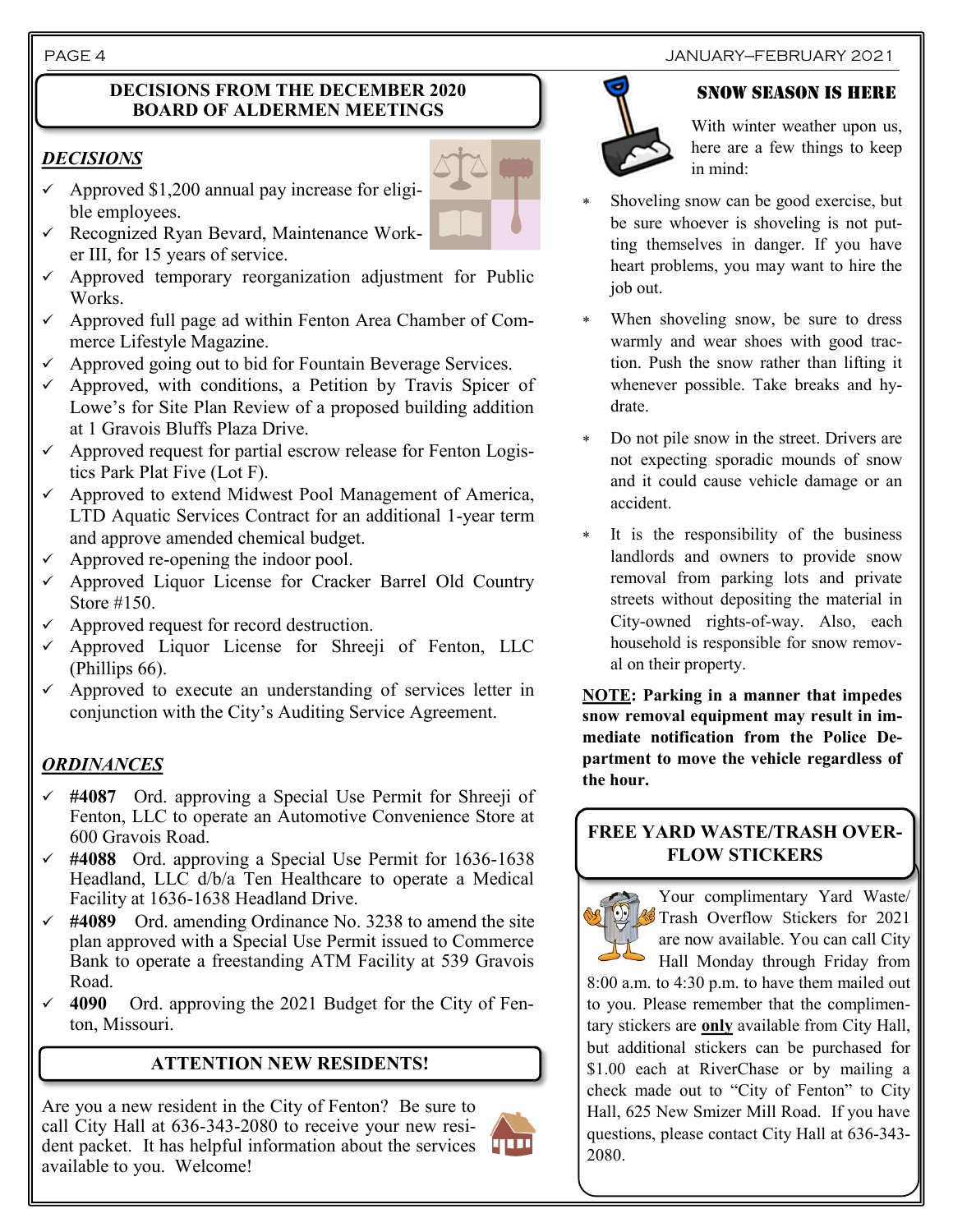# **PARKS & RECREATION**

**RiverChase has reopened to members only at a 25% maximum occupancy.**

#### **To enter the facility members must:**

- Always wear a mask **including when exercising**
- Answer a series of questions about COVID-19
- Have their temperature taken

### **Hours of Operation:**

Monday – Thursday: 7:00 a.m. – 7:00 p.m. Friday: 7:00 a.m. – 5 p.m. Saturday: 8:00 a.m. – 7:00 p.m. Sunday: 10:00 a.m. – 2:00 p.m.

# **SILVER SNEAKERS**

Open Monday through Friday, 10:30-11:30 a.m.. **FREE to Silver Sneakers/Renew Active/Silver & Fit, \$4 per class for all others.**

# **PERSONAL TRAINING**

First time client special 3 sessions for \$69. *Personal training with a friend!* Small Group Training Special 3 sessions for \$41 per person. Personal Training can be done in-person or virtually.

# **GROUP EXERCISE CLASSES!**

Single Class Fee: \$8 or 20 Punch Card Fee: \$100 Residents/ Members/\$120 non-members Space is limited. Please pre-register at [www.fentonmo.org](http://www.fentonmo.org) or call 636-343-0067.

#### **CIRCUIT TRAINING**

Combo strength & endurance. Tuesday/Thursday 9-9:45 a.m.



**PILATES** Strengthen core and flexibility Mondays 9:15-10:15 a.m. or 5:30-6:30 p.m.

# **BUTI YOGA**

High intensity yoga with a tribal dance feel Wednesdays 5:45-6:45p.m.

**If you have any questions, please call RiverChase at 636- 343-0067.**



# **PARKS & RECREATION continued**

#### **T-BALL League (ages 3-5)**

Fee: \$65 - Resident/Members; \$75 - Non-Members

#### **COACH PITCH League (ages 6-8)**

Fee: \$70 - Resident/Members; \$80 - Non-Members

**Both Leagues:** Six-game schedule held at Fenton City Park on Saturday mornings/afternoons. Practices will be held once a week, Monday — Friday, between 5 and 6:30 p.m. The day and time are dependent upon the coach. All league information will be emailed via Head Coach in late April.

#### **Deadline to register: April 11**

#### **Start Date: May 8**

\*Parent coaches are needed. They will receive a FREE registration credit at the end of the season.\*

#### **ADULT SOFTBALL**

- Men's leagues are offered Monday, Tuesday, Wednesday, Thursday, Friday and Sunday. Coed leagues are offered on Tuesday.
- All leagues are double headers with playoffs. League games will begin April 4th.
- $\Diamond$  Registration is now open for returning men's teams, and all coed teams. (New teams can register beginning February 15th.) Registration fee is \$585 for men's and \$520 for coed teams.

# **EMPLOYMENT OPPORTUNITIES**

The City of Fenton is seeking qualified individuals for the positions of:

**Maintenance Worker I Building and Grounds Worker Administrative Assistant—Public Works Recreation Associate 1—Front Desk RiverChase**

**Recreation Supervisor — Youth and Adult Sports/Rentals**

**Park and Recreation Supervisor — Camps/ Front Desk/Special Events**

Employment applications, job description, and a summary of employee benefits can be found on the City's website at fentonmo.org, or by calling City Clerk Jane Hungler at 636-343-2080.

# **FENTON HISTORICAL SOCIETY**

The monthly meeting of the Fenton Historical Society will be held on **Thursday, February 4 at 7:00 p.m.** The Fenton Historical Society is located at #1 Church Street in Olde Towne Fenton. For more information, call (636) 326-0808 or visit our website: **www.fentonhistory.com.**